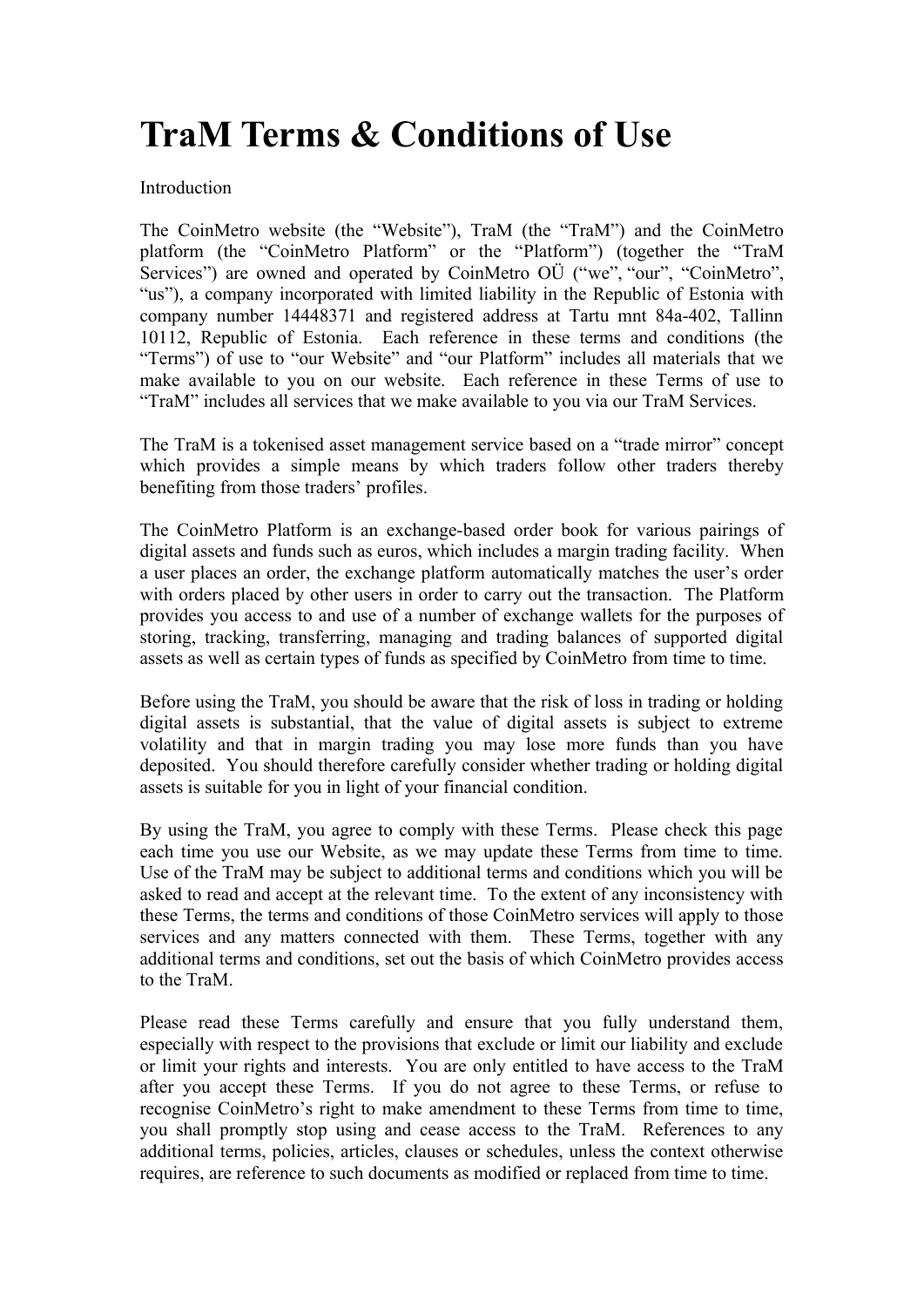You should also be aware that CoinMetro OÜ is a company incorporated in Estonia and it is not regulated by the Estonian Financial Supervision Authority ("EFSA"). CoinMetro has obtained licensing from the Estonian Financial Intelligence Unit (the "FIU") for the purposes of providing digital currency to fiat exchange services (licence no. FVR000143) and digital currency wallet services (licence no. FRK000121).

1. Registration

1.1 You are required to register a CoinMetro account (the "CoinMetro Account" or the "Account") in order to have access to the TraM.

1.2 For natural persons intending to register for the TraM as a private user, by signing up to the TraM, you certify that you are 18 years of age or older, you have sufficient capacity to understand and accept these Terms and to trade digital assets, that your access to or use of the TraM does not violate any laws applicable to you.

1.3 For legal persons intending to register for the TraM as an institutional user, you must designate a representative who is a natural person aged 18 years or older with sufficient capacity and authority to accept these Terms. You certify that your or your institution's access to or use of the TraM does not violate any laws applicable to you or your institution.

1.4 You certify that the information you have provided to CoinMetro, including during registration and during the KYC process, is accurate and complete. You acknowledge that it is your responsibility to update and maintain any changes to that information by altering and updating your details as appropriate.

1.5 Each Account is for a single user only, unless otherwise advised to you by CoinMetro in writing. On registration, you are required to enter an e-mail address and a password. You will not allow any other person to share your e-mail address and/or password or otherwise provide any other person access to the TraM via your Account.

1.6 When you register your Account, you will be obliged to check boxes indicating that you have read, understood and accepted these Terms as well as CoinMetro's General Terms & Conditions and the terms of the CoinMetro Privacy Policy. You will not be allowed to complete your registration unless you indicate your acceptance to these Terms, CoinMetro's General Terms & Conditions, the CoinMetro Privacy Policy and any other terms and conditions that may apply.

1.7 You agree that these Terms govern your use of the TraM, and that the use of other CoinMetro services may be subject to additional terms to be determined by CoinMetro from time to time.

1.8 CoinMetro reserves the right to, at its sole discretion, refuse to register an Account for you, or to limit the number of Accounts that you may hold.

2. The TraM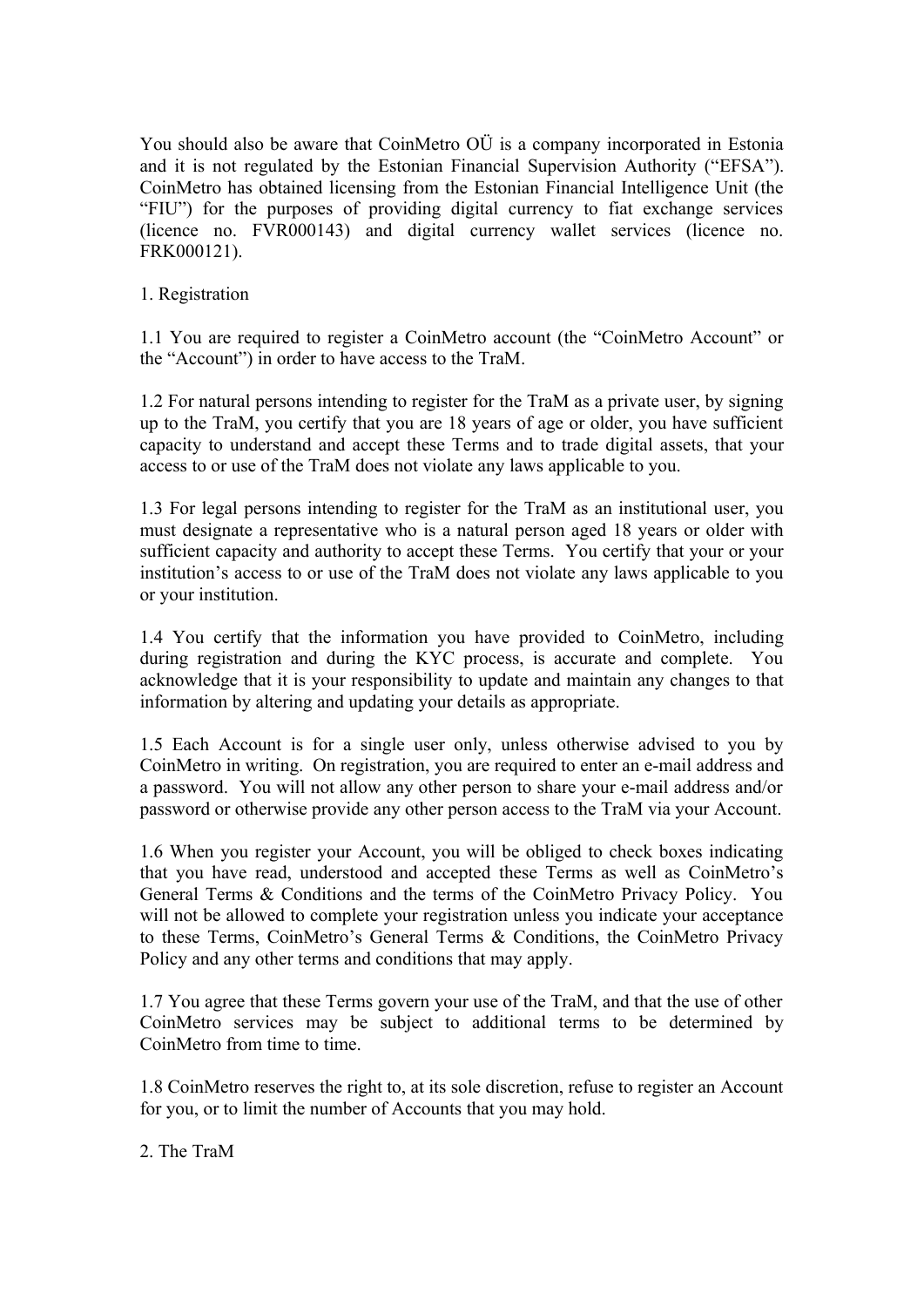2.1 The TraM is a tokenised asset management service based on a "trade mirror" concept which provides a simple means by which traders can follow other traders thereby benefiting from those traders' profiles.

2.2 Under the TraM, you will follow a manager of your choice by creating, and allocating funds to, a mirror wallet. This can be within a "private" or "public" setting. The default setting is private and thus operates on an invitation-only basis. However, subject to vetting by CoinMetro within its full discretion, TraM managers may opt to change to a public setting.

2.3 CoinMetro's vetting of TraM managers will include, but not be limited to, review of trading history and performance as well as evaluation of trading strategy and ongoing monitoring for consistency with that trading strategy. TraM managers trade their strategies on the margin facility within the CoinMetro Platform, and if you choose to follow that TraM manager, then these trades will be mirrored onto your mirror wallet in real time. Trade execution is identical across all linked mirror wallets. TraM managers' performance is clearly displayed on the CoinMetro Platform.

2.4 Insofar as the TraM ensures effective segregation of your assets and all risks you take are individualised in nature, the TraM does not pool assets or generate a pooled return.

2.5 TraM managers act on a discretionary basis in your best interests and not in accordance with a defined trading policy.

2.6 You must comply with any instructions we give you about how to use the TraM and must not do anything that interferes with or adversely affects the normal operation of the TraM (including the ability of other users to access or use the TraM).

2.7 CoinMetro will process the orders you place on the CoinMetro Platform in accordance with the instructions received from you. We are entitled to operate on the basis that each TraM order is correct and does not contain any errors (including in the case of manifest errors).

2.8 You acknowledge that the execution time of orders is based on the actual operation time of the Platform.

2.9 Trading on the CoinMetro Platform may be subject to trading limits, which may be specified by CoinMetro from time to time. CoinMetro reserves the right to raise, lower or remove transaction limits at any time at its own discretion.

2.10 If CoinMetro uncovers an erroneous transaction caused by a system failure or any other reason, CoinMetro has the right to correct the error regardless of whether it is beneficial to CoinMetro or any user. Where, due to such an error, any user actually receives more digital assets than the amount that such a user should have received, CoinMetro reserves the right to correct such improperly executed transactions and the user shall return the digital assets in question or perform other operations in accordance with CoinMetro's instructions to the user. The user acknowledges that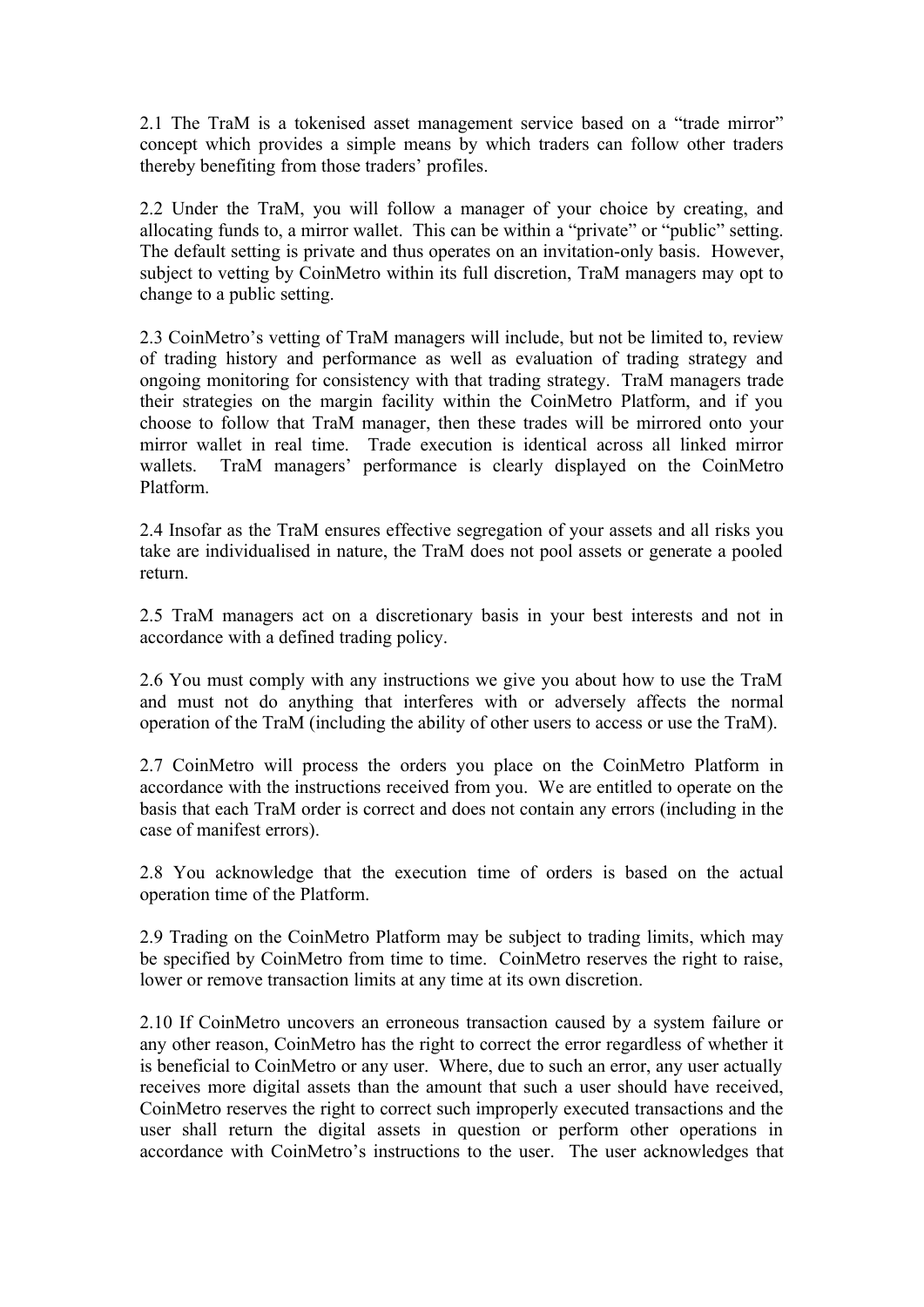CoinMetro will not assume any losses or responsibilities caused by any such erroneous transaction.

2.11 Since TraM managers trade their strategies on the margin facility within the CoinMetro Platform, by following them on the TraM, you acknowledge that:

2.11.1 You may lose more funds than you have deposited in your mirror wallet;

2.11.2 In the event of decline in the value of your assets that are purchased or sold on margin, we may require you to provide additional funds in your mirror wallet in order to avoid the forced sale of assets in your mirror wallet; and

2.11.3 In the event of your equity falling below our margin maintenance requirements, we may force the sale of assets in your mirror wallet in order to cover the margin deficiency (a "Forced Sale"). You shall be liable for any shortfall in the Account after a Forced Sale. We may in our full discretion attempt to notify you of margin calls, though this shall be without prejudice to our rights to, in a Forced Sale, sell your assets without notice. We may in our full discretion choose to provide you with an extension on a margin call, though this shall be without prejudice to our rights to refuse such provision.

3. Fees

3.1 You agree to pay to CoinMetro the trading fees as set out on the CoinMetro Website from time to time. Subject to change from time to time, the following shall apply:

3.1.1 You shall provide an XCM deposit under our vault in order to gain access to the TraM.

 3.1.2 You shall pay trading fees which shall be fixed at 0.1% of the trade volume, proportional to your allocated funds towards the total transaction amount.

3.1.3 You shall be subject to additional negative exposure fees on collateral on the margin platform.

3.1.4 The TraM manager shall charge you commission of between 5% and 25% against the profit you book. CoinMetro shall then charge you a further 20% of the TraM manager's chosen commission. Thus, where the TraM manager chooses to charge a 15% commission and makes a 100 EUR profit, the TraM manager shall charge you 15 EUR and CoinMetro shall charge you a further 3 EUR.

3.2 Other fees may apply.

4. Representations and Warranties

4.1 Each time you place an order on the TraM, you represent and warrant to CoinMetro that: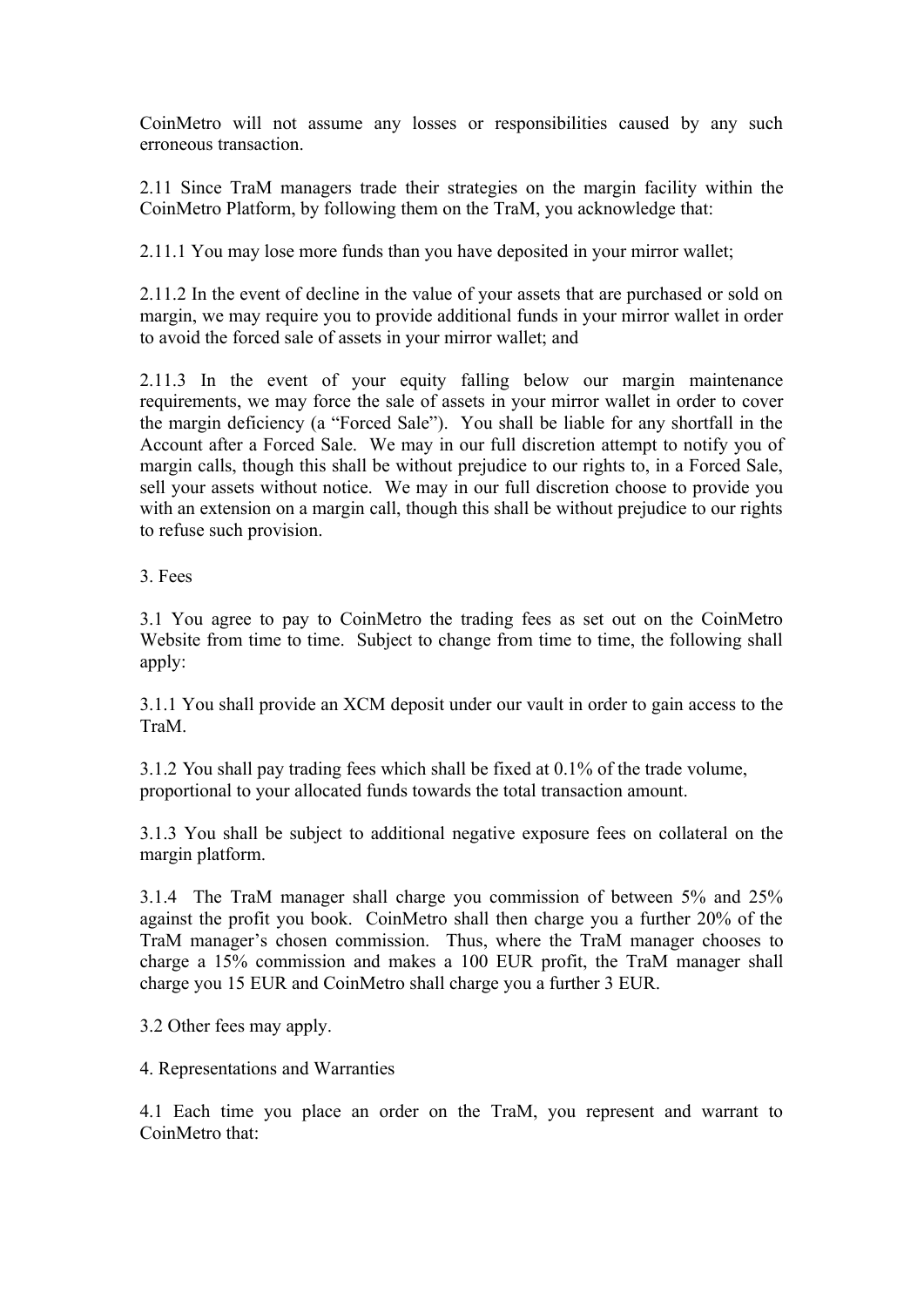4.1.1 you have the full power and authority to use the TraM, you are the legal owner of all digital assets or currencies being traded and the digital assets or currencies are free from any charge or encumbrance; and

4.1.2 you have relied only on information provided on the CoinMetro Platform in allocating funds to the mirror wallet, and have not relied upon any representation or warranty given by any other person (including without limitation CoinMetro);

4.2 In addition, you represent and warrant to CoinMetro that:

4.2.1 you shall only use the TraM to store, allocate or trade funds and digital assets;

4.2.2 you will not attempt to store, sell or buy unsupported digital assets, coins, other tokens or currencies or post information related to such unsupported digital assets, coins, other tokens or currencies;

4.2.3 you will not disguise or attempt to disguise your location through IP proxying or other methods;

4.2.4 you will not use the TraM:

4.2.4.1 in contravention of any applicable laws;

4.2.4.2 in any way (including without limitation posting information on the TraM where this facility is available) which is defamatory, obscene, abusive, indecent or menacing or which infringes any intellectual property rights or breaches obligations of confidence or which is otherwise illegal or unlawful;

4.2.4.3 to interfere with or attempt to interfere with the normal operations, trading order and/or activities of the TraM and introducing a software virus or other disruptive program or do any act which would cause the TraM to become unavailable for use by others; and

4.2.4.4 in any way which is not authorised or in breach of the terms.

4.2.5 you will pay all applicable tax for any transactions completed on the TraM in accordance with all applicable laws.

5. Anti-Money Laundering and Sanctions

5.1 Upon registration, CoinMetro will conduct a user identification verification process to the extent required to comply with all applicable anti-money laundering, sanctions and other relevant related regulations. Your use of the TraM is conditional on the successful completion of this process. Where appropriate, CoinMetro may ask you to provide additional personal information to determine your eligibility to use the TraM. CoinMetro may ask you to wait for some time after the completion of a transaction before permitting you to use the TraM and/or permitting you to engage in transactions beyond certain volume limits.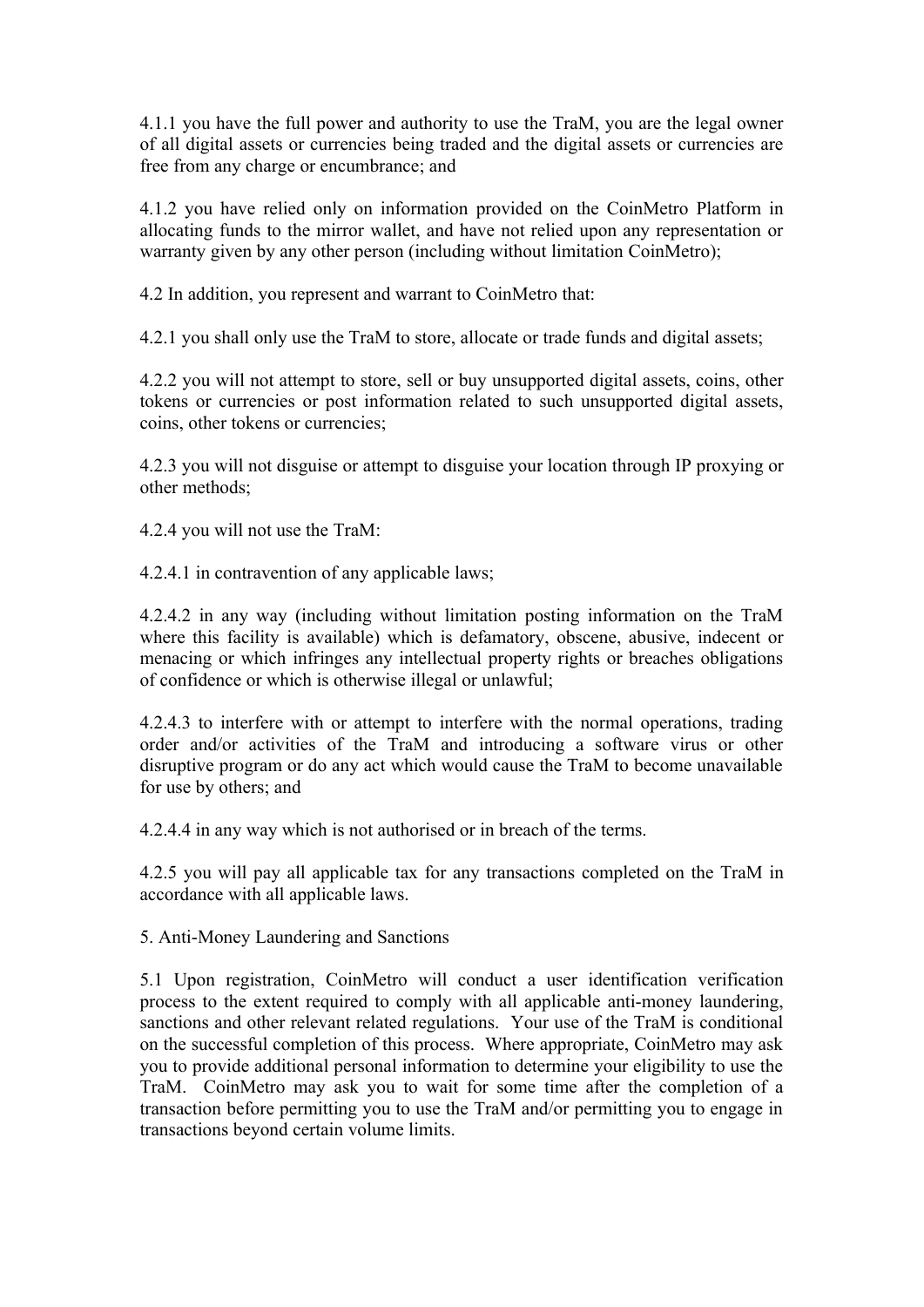5.2 You authorise CoinMetro to make inquiries, whether directly or through third parties, that we consider necessary to verify your identity or protect either you or CoinMetro against fraud or other financial crime, and to take action we reasonably deem necessary based on the results of such inquiries. When we carry out these inquiries, you acknowledge and agree that your personal information may be disclosed to credit reference, fraud prevention or financial crime agencies and that these agencies may respond to our inquiries in full. This is only an identity check and should not have any adverse effect on your credit rating.

5.3 You warrant that you will not use the TraM to hold or trade in funds or digital assets which you know or suspect to be in violation of anti-money laundering laws, sanctions or other relevant related regulations. These include, but are not limited to, supplying the services of the TraM or digital assets to individuals or countries subject to any financial sanctions regimes. In the event that you receive any funds or digital assets from other users in the course of your use of the TraM which you know or suspect to contravene applicable anti-money laundering laws, sanctions or other relevant related regulations, you warrant that you will immediately notify CoinMetro by e-mail at [compliance@coinmetro.com](mailto:compliance@coinmetro.com) by including all relevant details. You further warrant that you will not transfer any such funds or digital assets out of your Account or any other digital asset wallet under your control without CoinMetro's permission.

# 6. Security

6.1 You are responsible for maintaining adequate security and control of your Account details, including any and all usernames and e-mail addresses, passwords, two-factor authentication codes or any other codes or credentials used to access the services.

6.2 CoinMetro recognises instructions provided via your Account. Therefore, you acknowledge that all instructions provided via your Account will be treated as having been provided by you and you will bear any and all responsibilities arising from these instructions. In the event that another person has provided instructions on the TraM via your Account, CoinMetro reserves the right to hold you jointly and severally liable in law for any such use of your Account.

6.3 CoinMetro uses reasonable endeavours to protect the TraM from computer viruses, worms, trojan horses and other malware. CoinMetro does not warrant that the TraM is free from such viruses and accepts no liability for any damage that may result from the transmission of any malware via the TraM or via any files which are available for you to download from the Website. CoinMetro is not responsible for any technical or other issues in using the TraM caused by third party software on your system.

6.4 You are required to notify CoinMetro as soon as practicable of any breach of security by sending an e-mail to  $\overline{compliance}$  (*a*) coinmetro.com with the subject line "Security breach" and including all details relevant to the breach.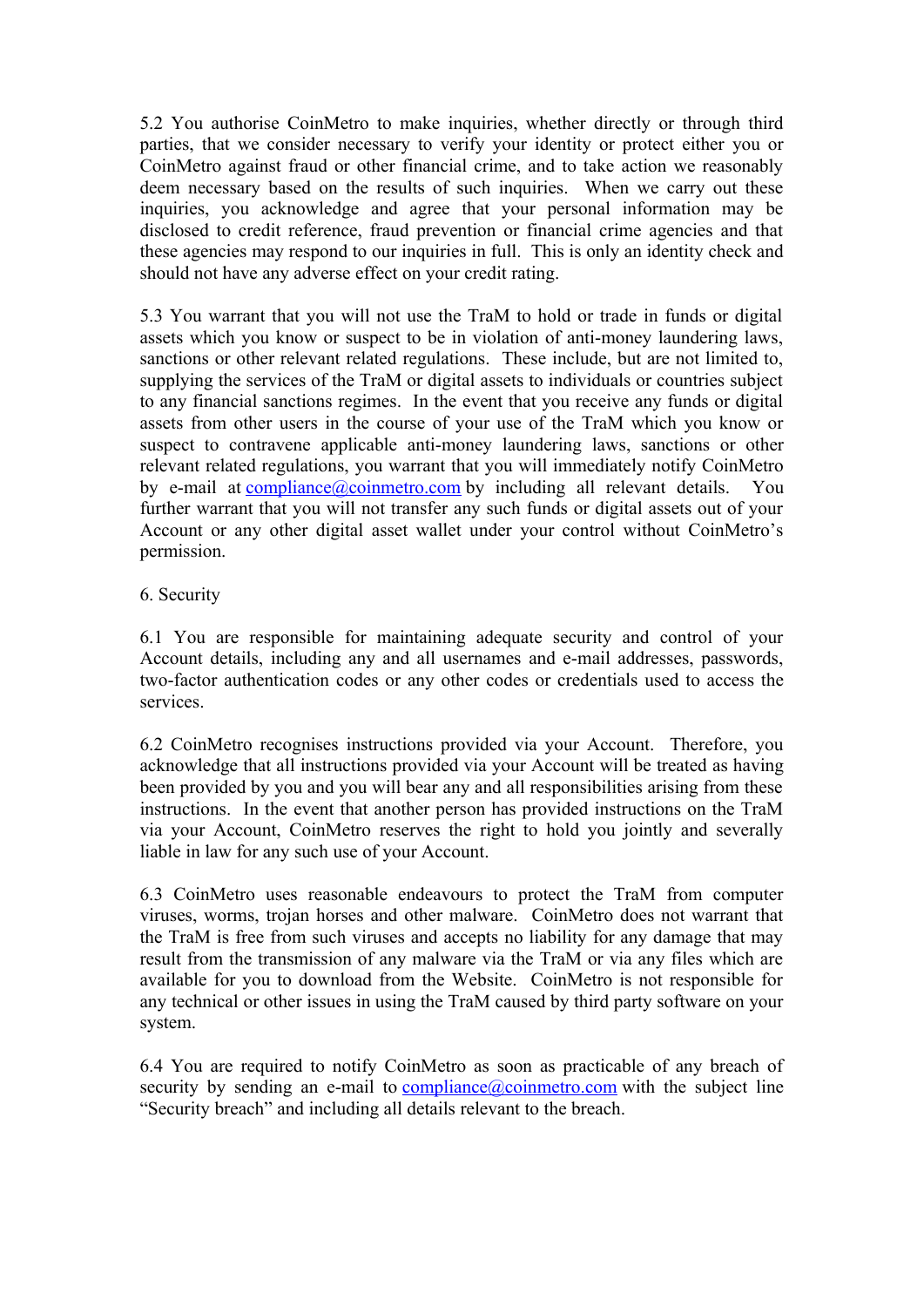6.5 You are required take all reasonable steps required to minimise the impact of any security breaches, including, where appropriate, by immediately changing the log-in details for your Account.

6.6 CoinMetro does not take any responsibility for losses caused by security breaches.

6.7 CoinMetro takes all reasonable measures to keep the information you have provided and the digital assets stored in your Account safe. However, in the event of any security breach by CoinMetro, we endeavour to contact you by e-mail informing you of the details of the breach including the nature of any information compromised as appropriate and the steps we will be taking to address the breach within 72 hours of the discovery of the security breach. In the event of any security breach on a large scale, we will endeavour to contact you with the full details of the breach as soon as this information becomes available.

7. Limitation of our Liability

7.1 CoinMetro shall only be liable to you for loss or damage caused directly and reasonably foreseeable by our breach of these terms and our liability in these circumstances is limited as set out below.

7.2 Except as otherwise provided for in these terms, neither we, nor our affiliates or service providers, nor any of our or their respective officers, directors, agents, employees or representatives, will be liable for any amount greater than the combined value of the digital assets or funds in your Account at any given time. Where we are considering a specific claim relating to a specific transaction, this sum shall be further limited to the amount of the transaction in dispute.

7.3 In addition to the liability cap above, to the maximum extent permitted by any applicable law, in no event shall we, our affiliates or service providers, or any of our or their respective officers, directors, agents, employees or representatives, be liable for any of the following types of loss or damage arising under or in connection with these terms or otherwise:

7.3.1 any loss of profits or loss of expected revenue or gains, including any loss of anticipated trading profits and or any actual or hypothetical trading losses, even if we are advised of or knew or should have known of the possibility of the same. This means, by way of example only (and without limiting the scope of the preceding sentence), that if you claim that we failed to process a buy or sell transaction properly, your damages are limited to no more than the combined value of the digital assets or funds at issue in the transaction, and that you may not recover for any "loss" of anticipated trading profits or for any actual trading losses made as a result of the failure to buy or sell;

7.3.2 any loss of or damage to reputation or goodwill; any loss of business or opportunity, customers or contracts; any loss or waste of overheads, management or other staff time; or any other loss of revenue or actual or anticipated savings, even if we are advised of or knew or should have known of the possibility of the same;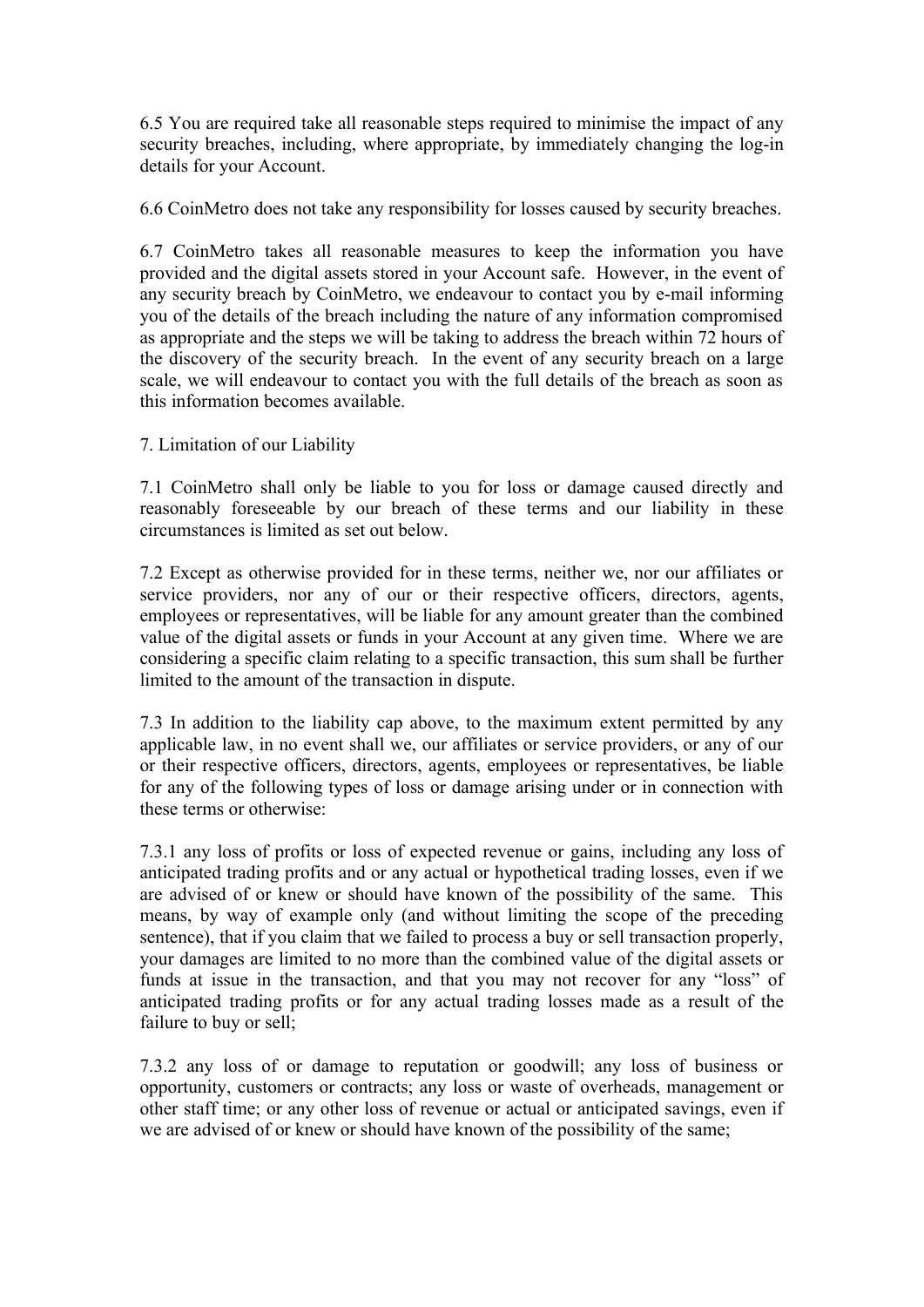7.3.3 any loss of use of hardware, software or data and or any corruption of data; including but not limited to any losses or damages arising out of or relating to any inaccuracy, defect or omission of digital currency price data; any error or delay in the transmission of such data; and or any interruption in any such data;

7.3.4 any loss or damage whatsoever which does not stem directly from our breach of these terms; and/or

7.3.5 any loss or damage whatsoever which is in excess of that which was caused as a direct result of our breach of these terms (whether or not you are able to prove such loss or damage).

7.4 To the extent we are unable by law to exclude any implied condition, representation, warranty or statutory guarantee in relation to the provision of goods or services through our Website, we limit our liability for a breach to the re-supply of those goods or services, or payment for such re-supply.

7.5 To the maximum extent permitted by any applicable law, CoinMetro makes no warranties of any kind, whether express or implied, in relation to the Website or the TraM, including but not limited to, implied warranties of satisfactory quality, functionality, fitness for a particular purpose, non-infringement, compatibility, security, accuracy, title, condition or completeness, merchantability, or any implied warranty arising from course of dealing or usage or trade. CoinMetro does not represent or warrant that access to the TraM or any of CoinMetro's services will be continuous, uninterrupted, timely or error-free. In any such event, CoinMetro does not guarantee that any open orders can be executed, accepted, recorded or remain open.

7.6 CoinMetro is not associated with and does not itself support or claim to be in partnership with any of services or companies which may appear visible in the provision of the TraM. The TraM provided by CoinMetro is not authorised, approved, endorsed or sponsored by any companies listed on the website or their respective trademark owners, unless stated otherwise.

7.7 The Website may contain links to other websites on the Internet. These websites may contain information or material that some people may find inappropriate or offensive. These other websites are not under the control of CoinMetro, and you acknowledge that, whether or not such websites are affiliated in any way with CoinMetro, CoinMetro is not responsible for the accuracy, legality, decency or any other aspect of the content of such websites.

7.8 CoinMetro reserves the right to modify or discontinue, temporarily or permanently, all or any part of this site and/or any software, facilities and services on this site, with or without notice, and/or to establish general guidelines and limitations on their use.

7.9 Nothing in these terms shall exclude or limit our liability based on our fraud or fraudulent misrepresentation, deliberate misconduct, gross negligence or for death or personal injury arising from either our or our subcontractor's negligence. If and to the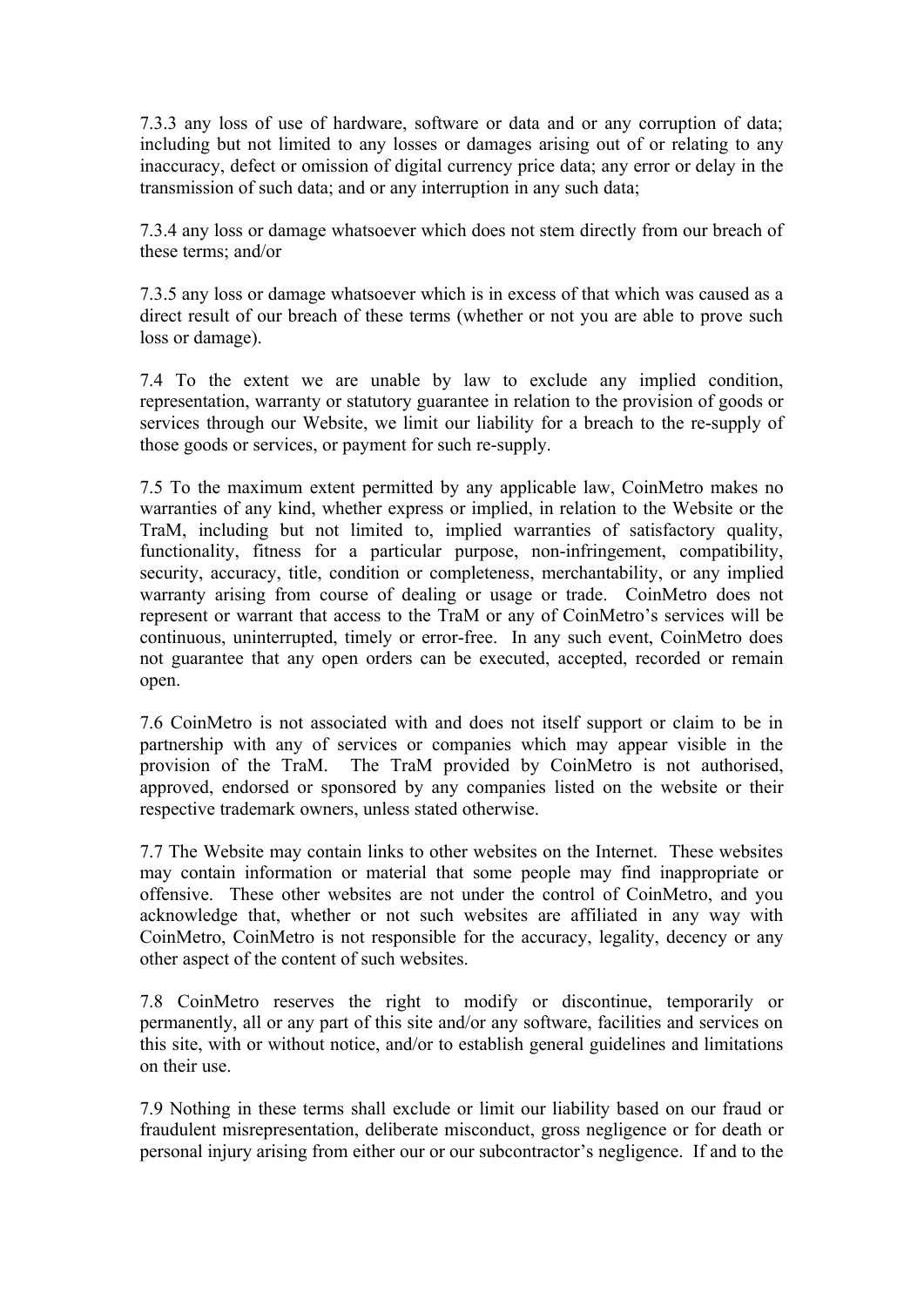extent applicable law does not allow the above limitations of warranty and liability, such limitations shall not apply to you.

7.10 CoinMetro is not liable for any breach of these terms where the breach is due to abnormal and unforeseeable circumstances beyond CoinMetro's control, the consequences of which would have been unavoidable despite all effects to the contrary, nor are we liable where the breach is due to the application of mandatory legal rules.

7.11 Notwithstanding any other provision in these Terms, nothing shall limit your rights as a consumer under mandatory provisions of applicable consumer protection legislation.

8. Your Liability

8.1 You shall be fully responsible for any losses, expenses or other costs, including legal fees, incurred by CoinMetro and its affiliates (as well as our respective officers, directors, agents, employees and representatives) which are caused by your conduct in relation to or arising out of your use of the TraM, your Account or a breach of these Terms whether by you or another person, where this conduct is intentional, reckless or negligent.

8.2 If we, or any of our affiliates or group companies, are subject to a claim by any third party due to your conduct, we may recover against you any and all losses, expenses or other costs incurred by us as a result of any such claim.

9. Data Protection

9.1 We will manage any personal information that we collect through our Website in accordance with our Privacy Policy.

9.2 You agree that you have read and agreed to the terms of our Privacy Policy.

10. Cancelling Orders and Restricting or Terminating Your Access

10.1 If:

10.1.1 we reasonably believe that your use of the CoinMetro Services is in violation of any applicable law, these terms, any other terms or policies as set out by us or our customers' legitimate interests;

10.1.2 it becomes or may become (in our reasonable opinion) contrary to applicable law for us to maintain or give effect to all or any of the obligations under these terms or otherwise provide access to the CoinMetro Services;

10.1.3 we are requested to remove a listing (or any part thereof) by any regulatory or other governmental authority (whether or not the request is legally binding);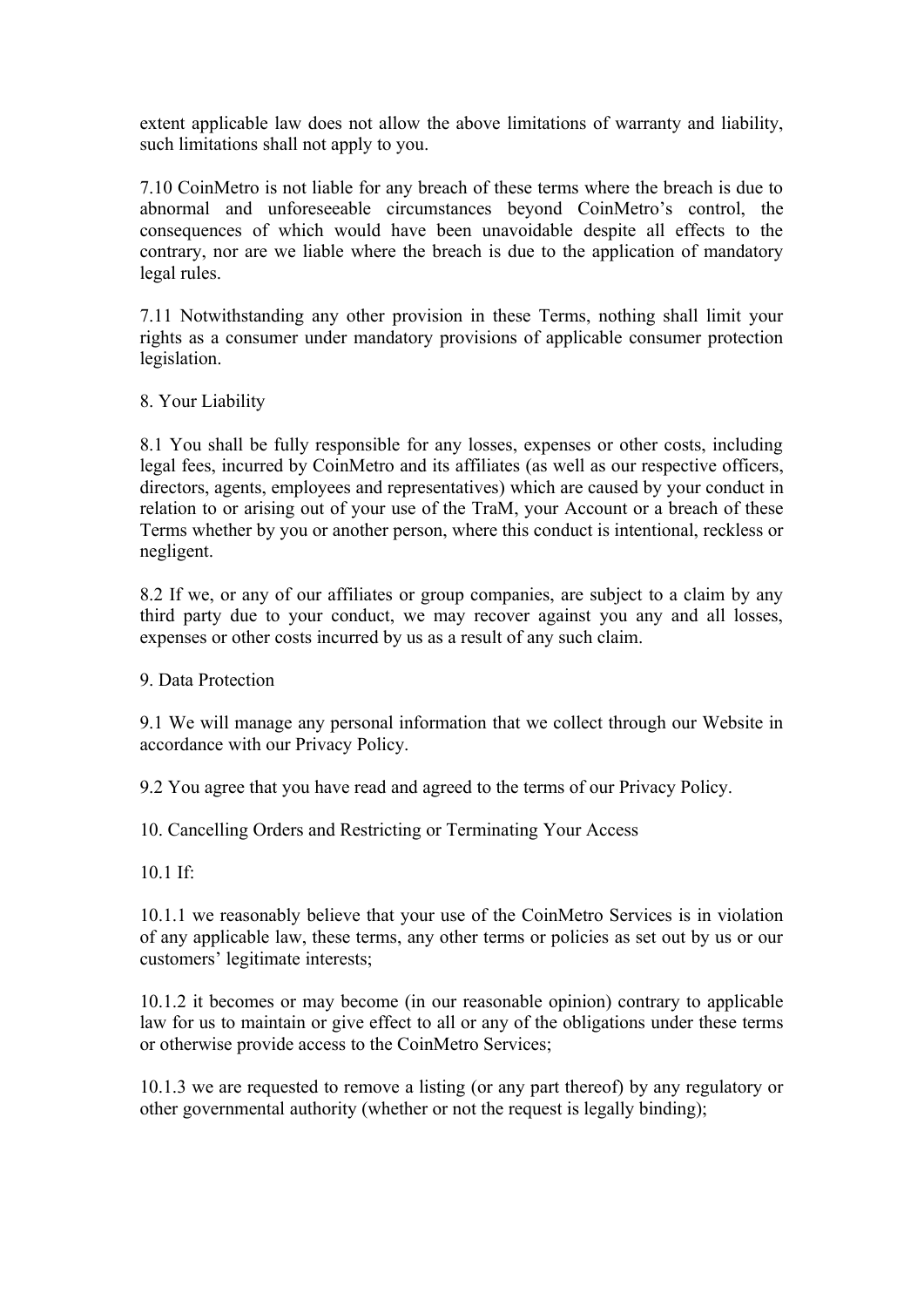10.1.4 we are requested to close out or cancel a any order (or any part thereof) by any regulatory or other governmental authority (whether or not the request is legally binding);

10.1.5 we consider it desirable or necessary to remove a listing or an order (or any part thereof) to maintain the trading order and trading safety of the TraM, in our sole and absolute discretion; or

10.1.6 in the event that you become unable to meet your obligations as they become due or have a bankruptcy petition presented against you or you propose a form of composition or arrangement to its creditors or if you cease or threatens to cease all or part of its business, we may without notice:

10.1.7 terminate, cancel or reverse any order created or entered into by you;

10.1.8 restrict or freeze your Account and any of your funds and digital assets;

10.1.9 immediately delete and/or amend any information published by you on the TraM, where relevant, in violation of any applicable law and/or of these terms, in addition to monitoring any other information which you publish on the TraM;

10.1.10 restrict, freeze or terminate your access to the TraM; and or

10.1.11 take any other measures which in our reasonable opinion is necessary to prevent any adverse consequences to CoinMetro, the TraM, any other users of the TraM and any other third party.

10.2 If you become aware of the occurrence of any event referred to in Clause 10.1 above, you must give us notice of such event as soon as is reasonably practicable.

10.3 If we terminate any order, or restrict your use of the TraM in accordance with this Clause 10, we shall not be liable for any losses, expenses or other costs incurred to you, any other user of the TraM and/or any other third party.

11. Intellectual Property

11.1 All intellectual property on the TraM, including, but not limited to, website logos, databases, website design, text and graphics, software, photos, videos, music, sounds and any combinations of the aforementioned files, and the intellectual property rights of software compilation, associated source code and software (including small applications and scripts) shall be owned by CoinMetro or its affiliates. You may not copy, modify, copy, transmit or use any of the foregoing materials or content for commercial purposes.

11.2 All rights contained in the name of CoinMetro (including but not limited to business goodwill and trademarks, logos) shall be owned by CoinMetro and its affiliates.

11.3 Upon accepting these terms, it shall be deemed that you, on the basis of your own free will, have transferred and assigned exclusively and free of charge to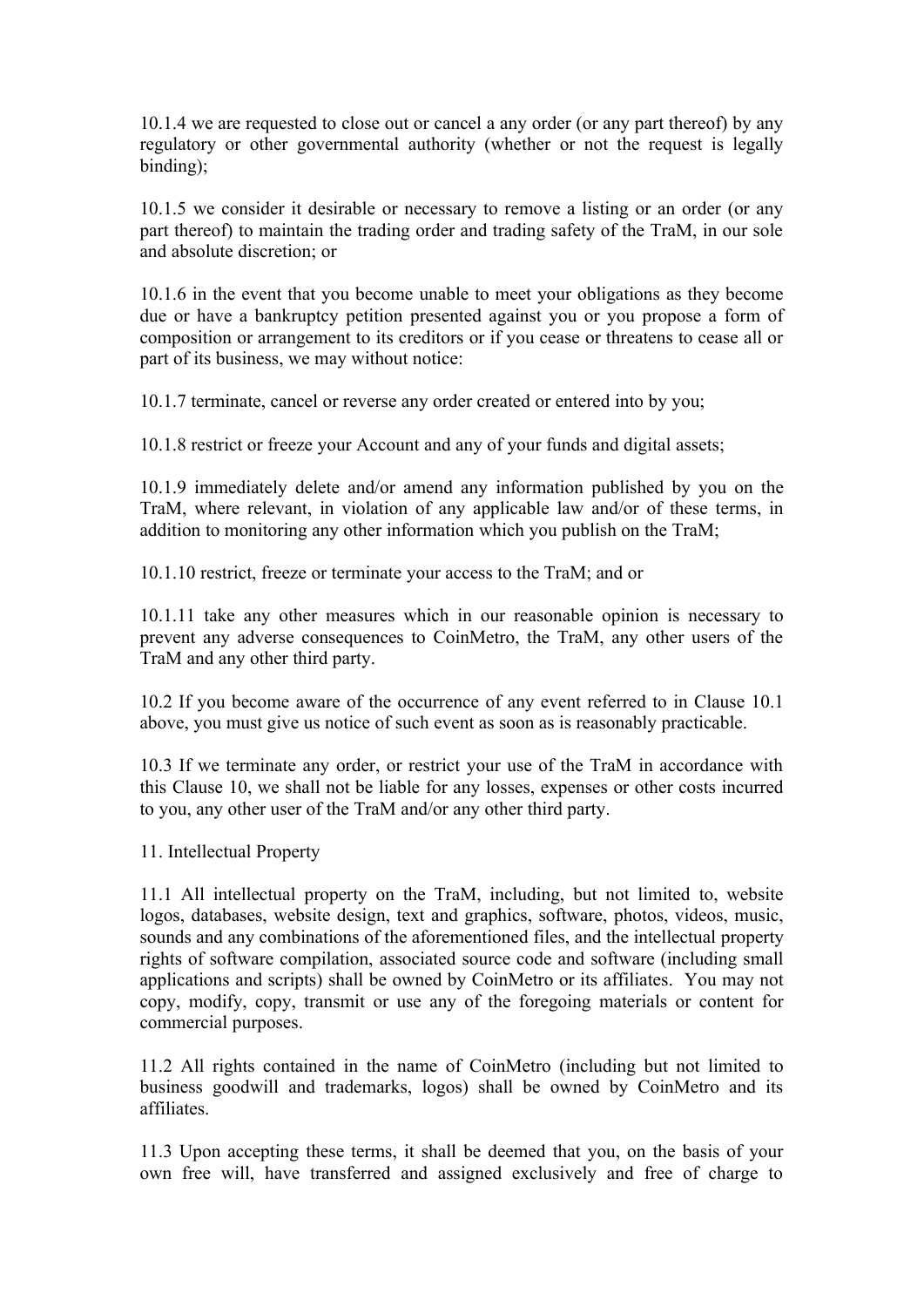CoinMetro all copyright of any form of information that you publish on the TraM, including, but not limited to copyrights, distribution rights, lease rights, exhibition rights, performance rights, projection rights, broadcasting rights, information network dissemination rights, shooting rights, adaptation rights, translation rights, compilation rights and other transferable rights that copyright owners are entitled to, and CoinMetro shall have the right to sue for any infringement on such copyright and obtain full compensation for such infringement. These terms shall apply to any content that is published by you on the TraM and is protected by copyright law, regardless of whether the content is generated before or after the signing of these terms.

11.4 You shall not illegally use or dispose of the intellectual property rights of CoinMetro or any other person during your use of the TraM. For any information that you publish on the TraM, you may not publish or authorise other websites (or media) to use such information in any manner whatsoever.

11.5 By logging onto the TraM or use of any of the services offered by CoinMetro shall not be deemed as our transfer of any intellectual property to you.

11.6 You may provide a link to the homepage of our Website on any website you operate, as long as you do not suggest any form of association, approval or endorsement on our part without our express prior permission and you promptly delete the link on our request.

12. Term and Termination

12.1 If you wish to cancel your Account, please e-mail CoinMetro at  $\frac{hello@coimmetro.com}{hello@coimmetro.com}$  with the wording "Please cancel my account and password" in the subject line.

12.2 Once CoinMetro has received your e-mail, we will within a reasonable time period cancel your account and password and delete, save as required by law or regulation, from our records the information you submitted to us as a part of the registration process.

12.3 CoinMetro retains the absolute right to prevent you from accessing the TraM, including by deleting your account, without prejudice to any of CoinMetro's accrued rights, where we so choose, at our sole discretion, by giving you two months' notice. You acknowledge that any such decision may be based on confidential criteria that are essential to our risk management and security protocols and you agree that CoinMetro is under no obligation to disclose the details of its risk management and security procedures to you.

12.4 CoinMetro reserves the right to suspend, terminate or block your access to the TraM at any time and without prior notice to you in the event of your breach of any of these terms.

12.5 Subject to clause 16.6 below, in the event that your access to the TraM is terminated by CoinMetro, these terms shall be terminated on the date of the cancellation of your access to the TraM.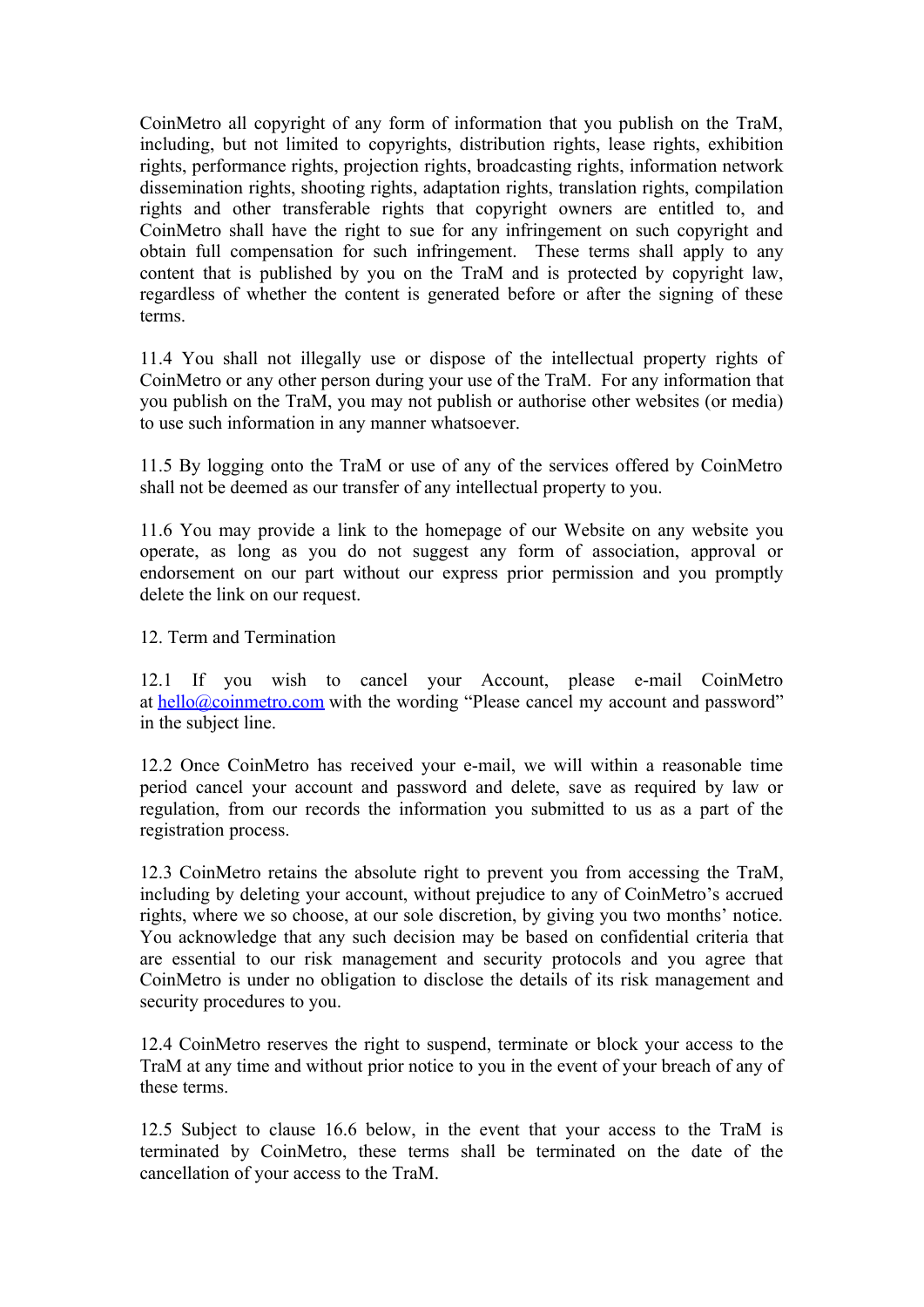# 13. Dispute Policy

13.1 CoinMetro will use its best endeavours to resolve any disputes arising out of trading on the TraM fairly. Nevertheless, you agree that CoinMetro retains the right to absolute discretion in resolving any such disputes.

13.2 Where we, in our sole discretion, reasonably believe that any user is or may be engaging or attempting to engage in fraudulent or unlawful activity, we may take any steps (or we may request you to take any steps) we consider necessary or desirable, to prevent, mitigate or investigate such activity. You agree to comply with such requests, including any requests to provide us with information, to the maximum extent permitted by applicable law.

## 14. Independent relationship

14.1 The information contained on the TraM or provided to you through CoinMetro or by any employee, agent or affiliate of CoinMetro does not constitute an offer or solicitation to buy or sell digital assets or financial instruments, nor financial, investment or other professional advice on any particular transaction and must not be treated as a substitute for specific advice in any jurisdiction.

14.2 You are solely responsible for any decision to store, buy or sell digital assets, and such decision should take into account your risk tolerance and financial circumstances. Advice from a suitably qualified professional should always be sought in relation to any particular transaction and your particular circumstances.

14.3 Your relationship with CoinMetro is independent. As such, CoinMetro does not act as your broker, intermediary, agent or adviser or act in any fiduciary capacity. Further, no communication or information provided to you by CoinMetro shall be considered or construed as advice.

## 15. Tax

16.1 It is your responsibility to determine whether, and to what extent, any taxes apply to any transactions you conduct through the TraM, and to withhold, collect, report and remit the correct amounts of taxes to the appropriate tax authorities.

## 16. Miscellaneous

16.1 Communication / Notice: You agree that CoinMetro will use the e-mail address and the telephone number tied to your Account to contact you in relation to the management and operation of the TraM, including with respect to security breaches. You are responsible for keeping your e-mail address and telephone number up to date.

16.2 Governing Language: Some of the content on our sites, applications, tools and services may be available in multiple languages. In case of any conflict between different language versions of such content or any omission in any language version thereof, the English language version of such content shall prevail.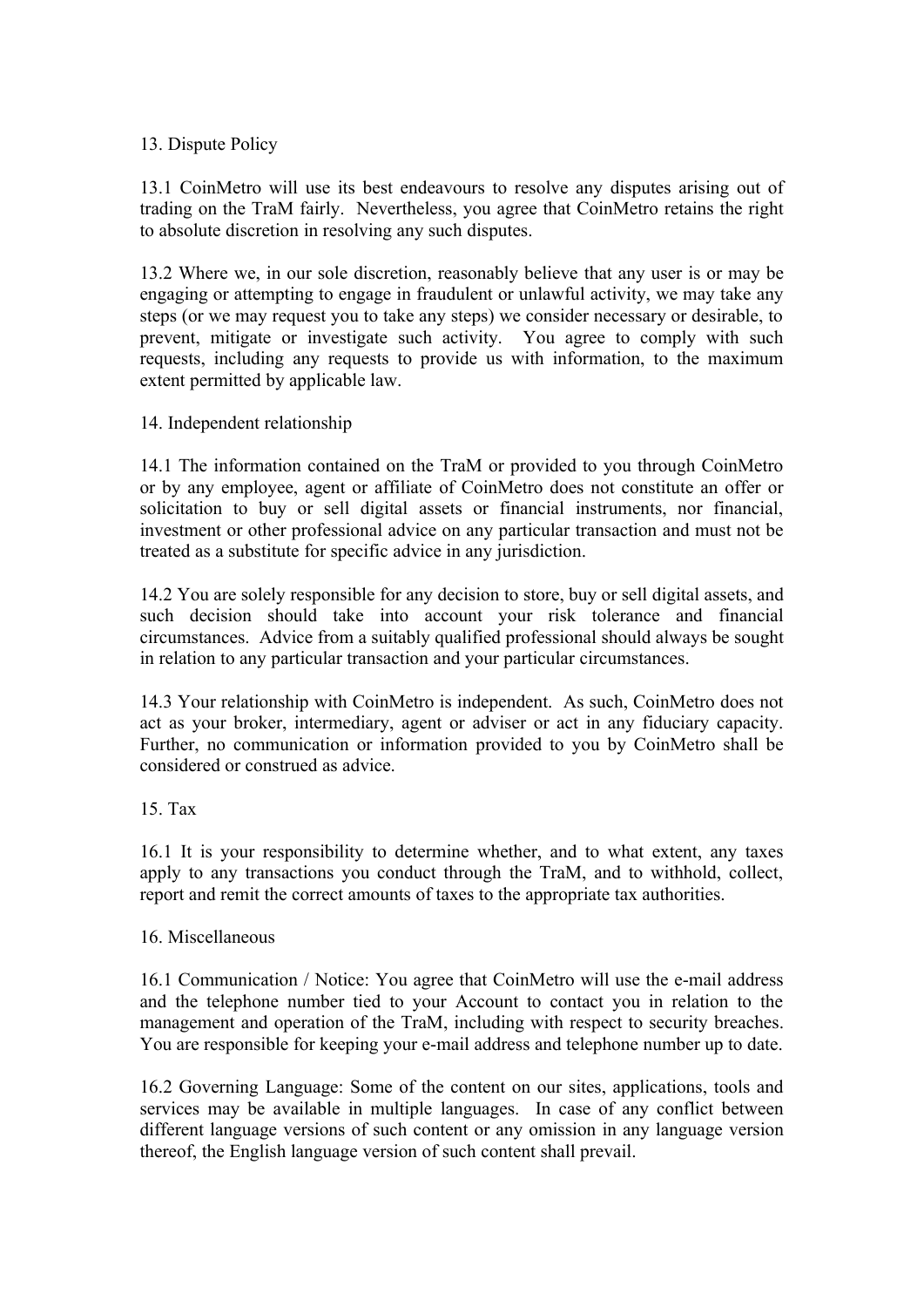16.3 Governing Law: These terms and all non-contractual or other obligations arising out of or in connection with them are governed by the laws of the Republic of Estonia.

16.4 Jurisdiction:

16.4.1 These terms (including regarding the existence, validity or termination of these terms), all non-contractual obligations arising from or connected with them and the use of the TraM shall be governed by and construed in accordance with the laws of the Republic of Estonia excluding its conflict of law rules.

16.4.2 The parties agree to submit to the exclusive jurisdiction of the courts of the Republic of Estonia, provided, however, that CoinMetro shall have the right, at its sole option, to initiate proceedings against you in any other court of competent jurisdiction.

16.5 Entire Agreement: These terms (including any information incorporated by reference herein) comprise the entire agreement between you and CoinMetro for the provision of the TraM.

16.6 Survival: All provisions of these terms which by their nature extend beyond the expiration or termination of these terms will continue to be binding and operate after the termination or expiration of these terms.

16.7 Invalidity: If any court or competent authority decides that any provision of these terms is invalid, unlawful or unenforceable to any extent, such term shall, to that extent only, be severed from the remaining terms. The remaining terms shall continue to be valid to the fullest extent permitted by law.

16.8 Relationship of the Parties: Nothing in these terms shall be deemed or is intended to be deemed, nor shall it cause, either you or CoinMetro to be treated as the agent of the other and CoinMetro shall have no fiduciary relationship or fiduciary obligations towards you.

16.9 Unclaimed Property: If we hold your funds or digital assets and we are unable to contact you and have no record of your use of the TraM for several years, under applicable law we may in certain jurisdictions be required to report the unclaimed funds or digital assets as unclaimed property to the authorities. We will try to locate you at any address shown in our records, but if we are unable to, we may be required to deliver any such funds or digital assets to the authorities in certain jurisdictions as unclaimed property. We reserve the right to deduct a dormancy fee or other administrative charges from such unclaimed funds as permitted by applicable law.

16.10 Assignment: These terms are personal to you and you cannot transfer or assign your Account, rights, licenses, interests and/or obligations to anyone else without our prior written consent. We may transfer or assign our rights licenses, interests and/or our obligations at any time, including as part of a merger, acquisition or other corporate reorganisation involving any CoinMetro affiliate or group company, provided that this transfer or assignment does not have a material adverse impact on the quality of the TraM.